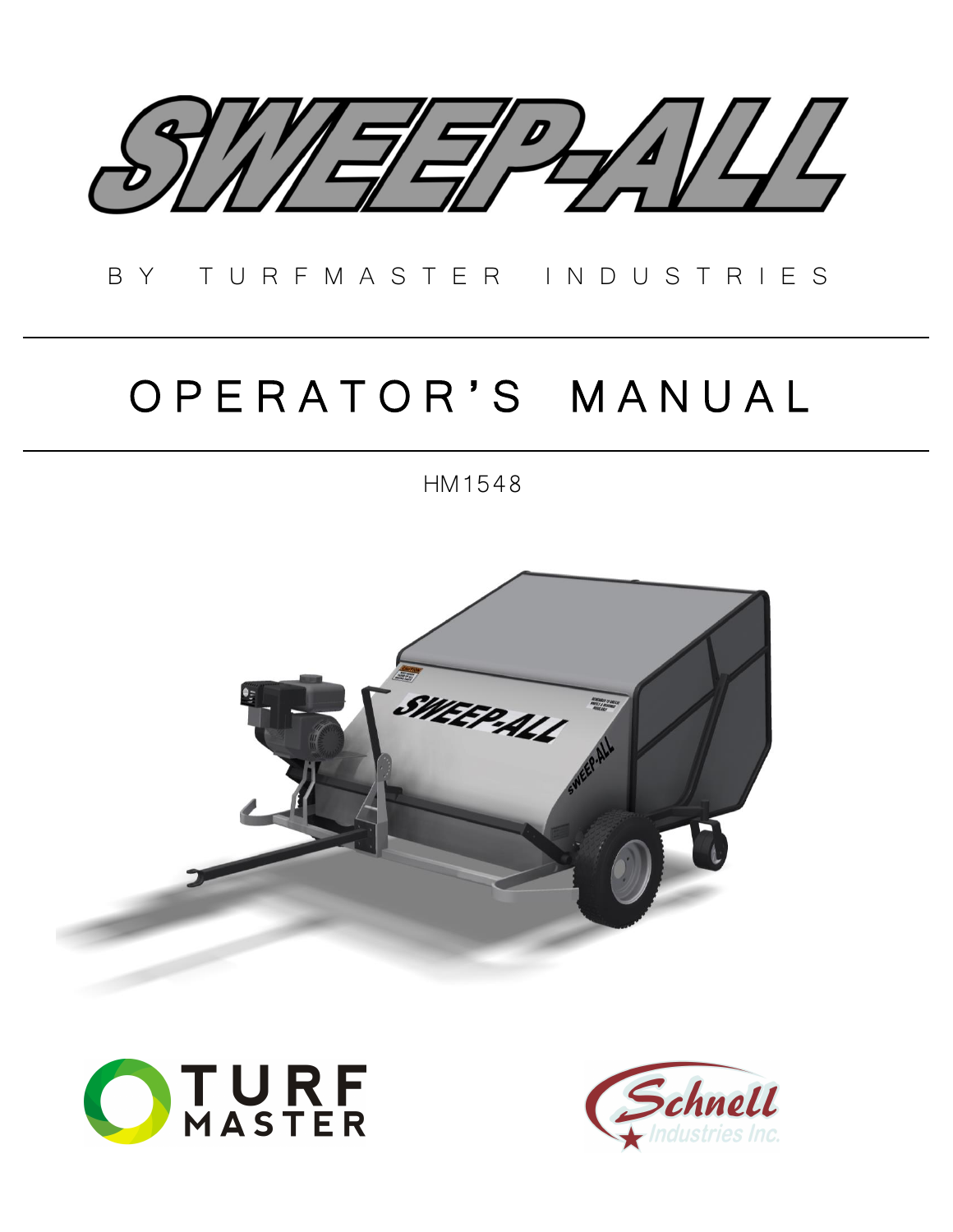# INTRODUCTION

The Sweep-All attachment clears and collects materials including gravel, aeration plugs, stones, garbage, lawn clippings, leaves, and branches.

This manual contains important safety, warranty, operating and maintenance information for HM-1548 models. Become familiar with the contents to avoid personal injury and product damage. Keep a record of your model and serial numbers so that they are at the ready should your unit require service.

### **Model & Serial Numbers**



Record your model and serial numbers below for your records:

Model No. Serial No.

# SAFETY INSTRUCTIONS

Do not operate the sweeper until you have read and understand the safety decals and operating instructions.

### **Operating Safety**

- Keep all safety decals clean and legible at all times. Replace damaged or missing decals.
- Keep all shields and guards in place and in good order at all times.
- Make sure the area is clear of people before operating.
- Do not operate unit except when in the operator's station of the power unit.
- Do not permit any riders.
- Make sure unit is stopped and keys are out of the power unit before servicing, adjusting, or repairing.
- Inspect and clean the brush and shroud before operating.
- Do not operate sweeper in raised position.
- Keep hands, feet and clothing away from moving parts.
- Ensure all controls are in neutral before starting power unit.
- Never allow children to operate the unit.
- Never operate the unit while under the influence of drugs or alcohol.
- Wear proper shoes and safety apparel.
- Use caution on slopes.
- Use caution when backing up and preparing to dump.
- Keep bystanders clear of the dumping area.

### **Transport Safety**

- Do not transport on a public road without a slow moving vehicle sign and flashers on the power unit.
- Make sure unit is in raised position during transport and is stable when driving.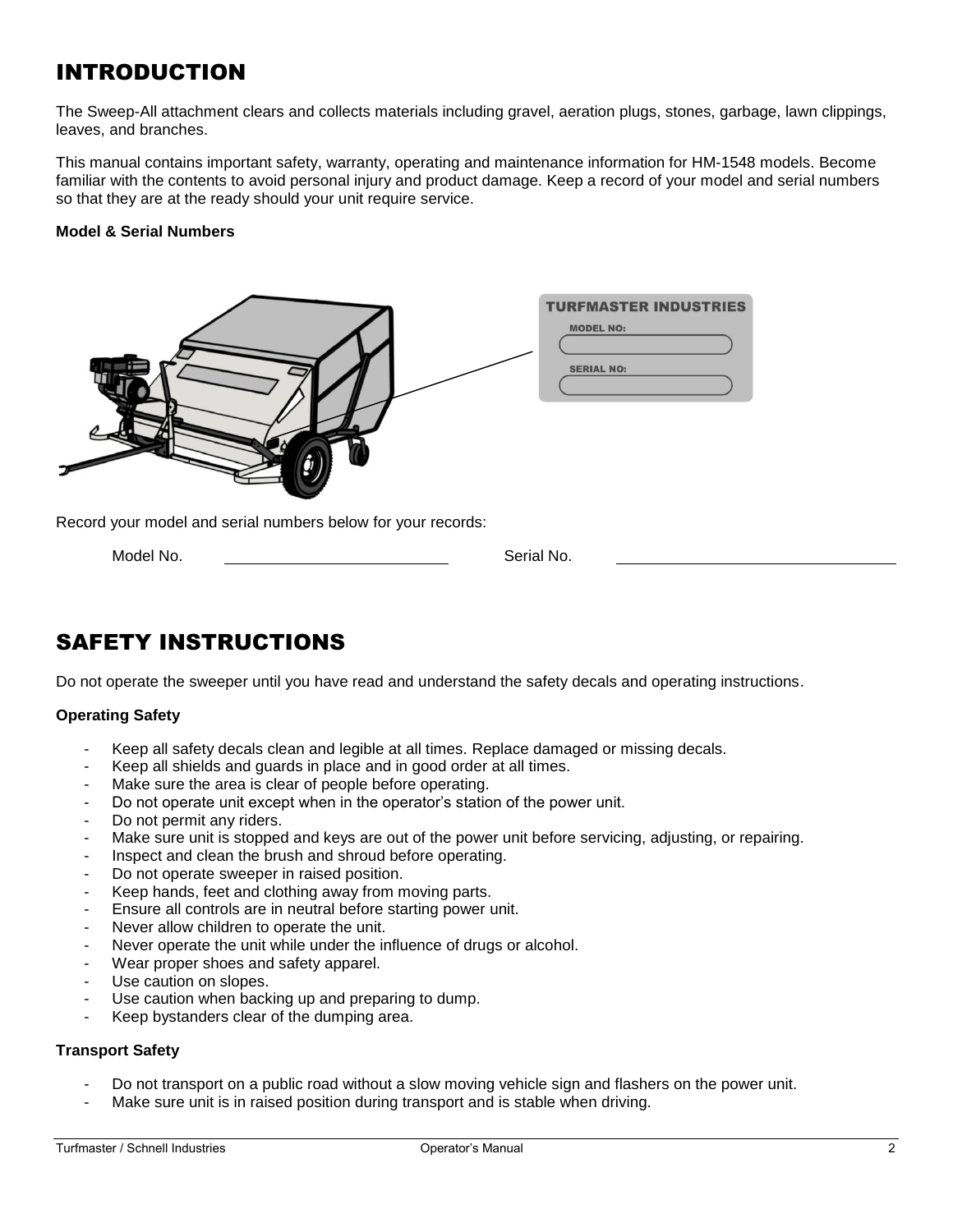### **Safety and Instruction Decals**

Take note of the locations of all the safety and instruction decals. Keep all safety decals clean and legible at all times. Replace damaged or missing decals.

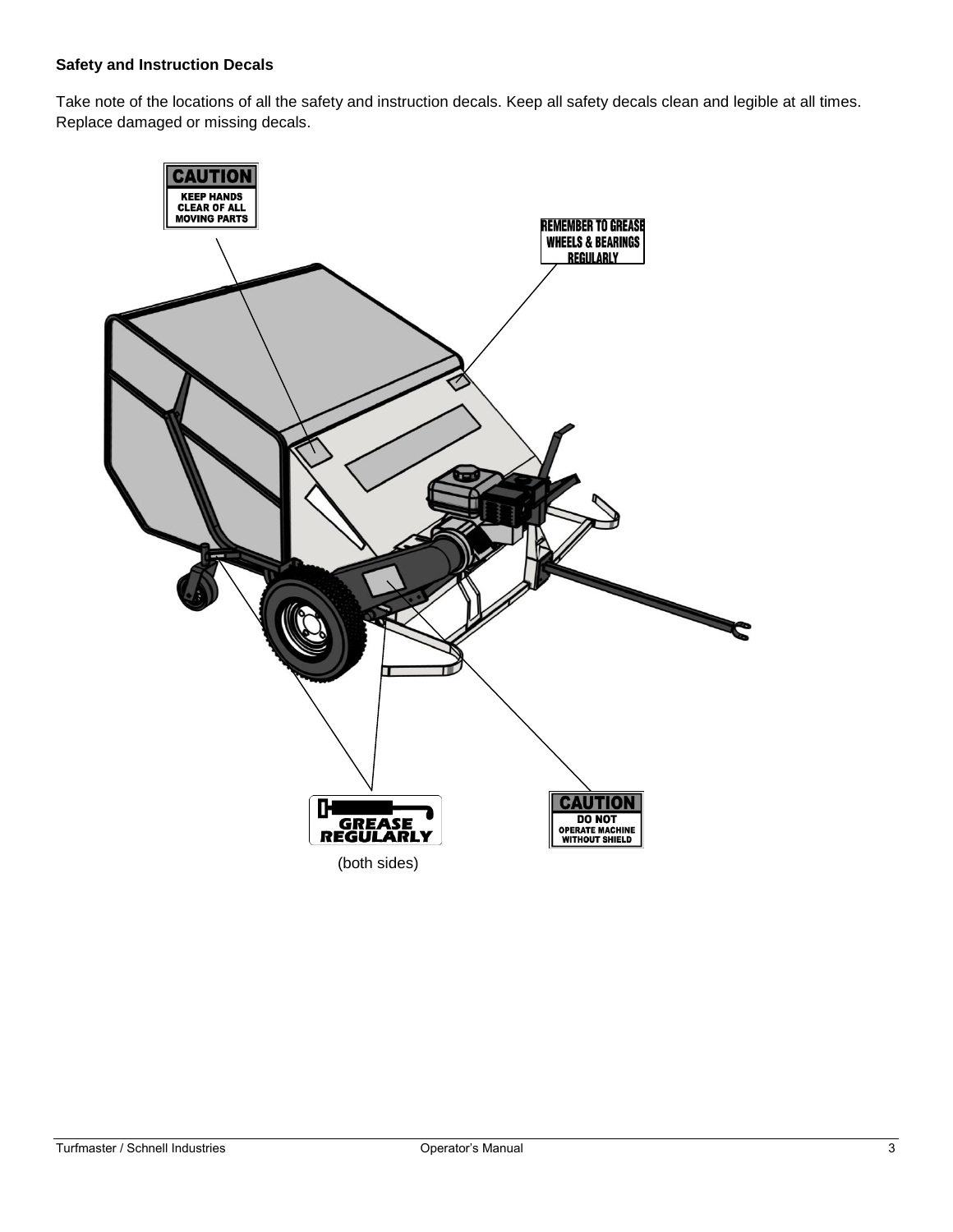# **WARRANTY**

Turfmaster Ind. Inc. products are warranted for a period of 1 year (12 months) from the original date of purchase by the original owner. Products are warranted to be free from defects in material and workmanship under normal intended use and service of the equipment.

Turfmaster's obligations under this warranty shall be limited to the repair or replacement of the part at Turfmaster's option, when it is deemed defective by Turfmaster. Turfmaster reserves the right to repair or replace the defect. At Turfmaster's discretion, the defect may be repaired on site or at the production plant. Warranty is limited to the price received for the product. Turfmaster is not liable for any accidental or consequential damages whatsoever including expense of substitute equipment. Turfmaster Ind. has no express warranties other than those described in this warranty. Descriptions of goods included in catalogues, circulars, or any other published material does not create an implied warranty.

Maintenance, tune-ups, lubrication, cleaning, and other operating expenses are to be paid by the owner.

### **Warranty Claims**

Warranty Claims must be submitted within 30 days of the failure. All warranties must be approved by Turfmaster. Labour will be credited at a rate determined by Turfmaster.

Schnell Industries Inc 450 Roblin Blvd East Winkler, MB R6W 0H2 Canada Schnell: 1-204-331-3050 TurfMaster: 1-204-331-3082

### **Exclusions**

- Damage caused by third part post-production parts or accessories not approved by Turfmaster.
- Normal noise, vibration, deterioration, wear and tear
- Shipping costs
- Wear on consumable parts such as brushes, chains, sprockets, baskets, and bodies of the unit
- Damage caused by alterations made without written approval by Turfmaster Ind.
- Damage caused by abusive, negligent, or reckless operation.
- Failures caused by outside influences including but not limited to weather, storage and improper maintenance.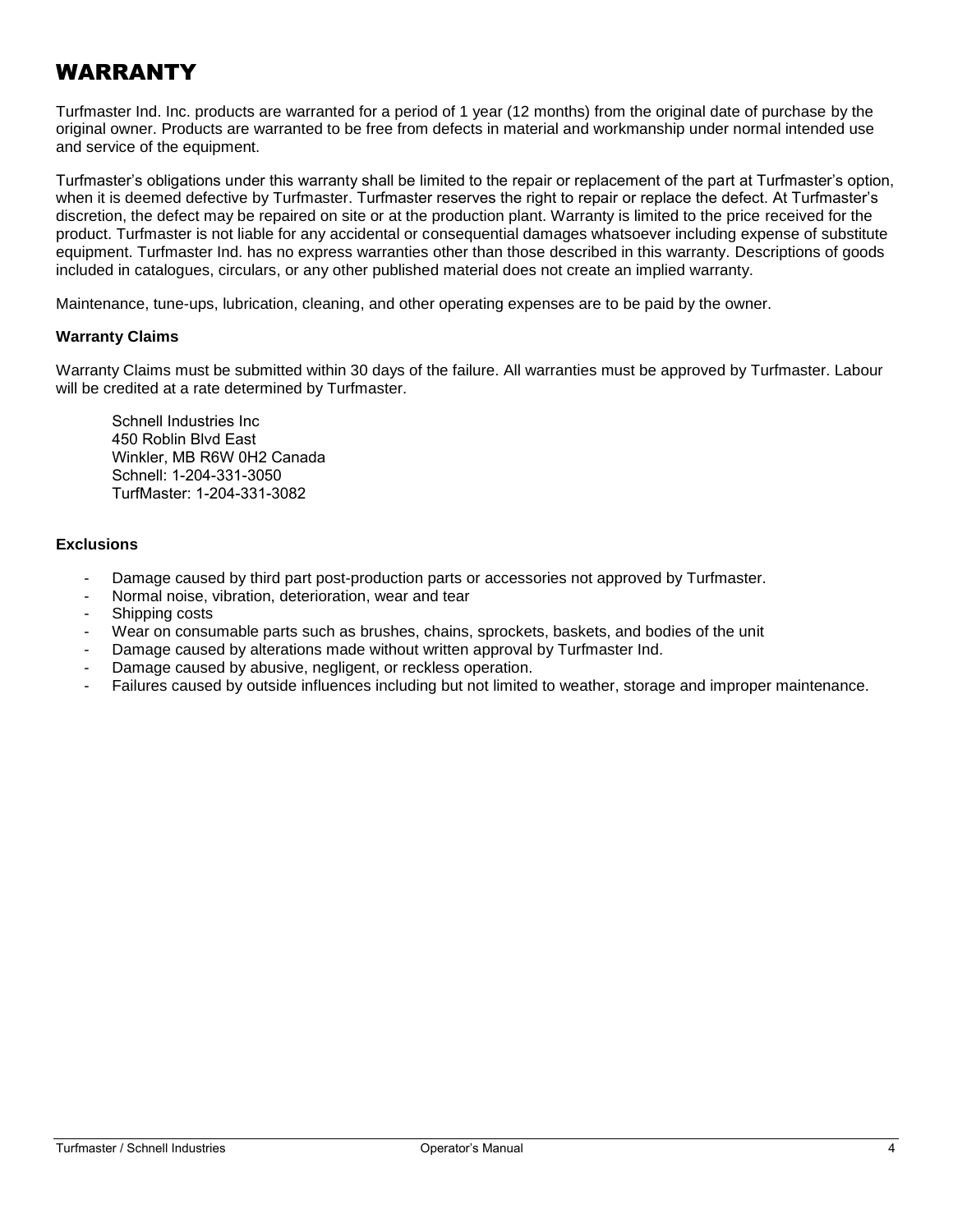## **Sweep-All Series Warranty Registration, Turfmaster / Schnell Industries Inc**

| Certificate #             |  |
|---------------------------|--|
| Date Purchased            |  |
|                           |  |
| <b>Issued To</b>          |  |
| Name                      |  |
| <b>Street</b>             |  |
| City                      |  |
| Province / State          |  |
|                           |  |
| <b>Model Number</b>       |  |
| Serial Number             |  |
| <b>Customer Signature</b> |  |
|                           |  |
| <b>Sweep-All Dealer</b>   |  |
| Name                      |  |
| City                      |  |
| Province / State          |  |
| Dealer Signature          |  |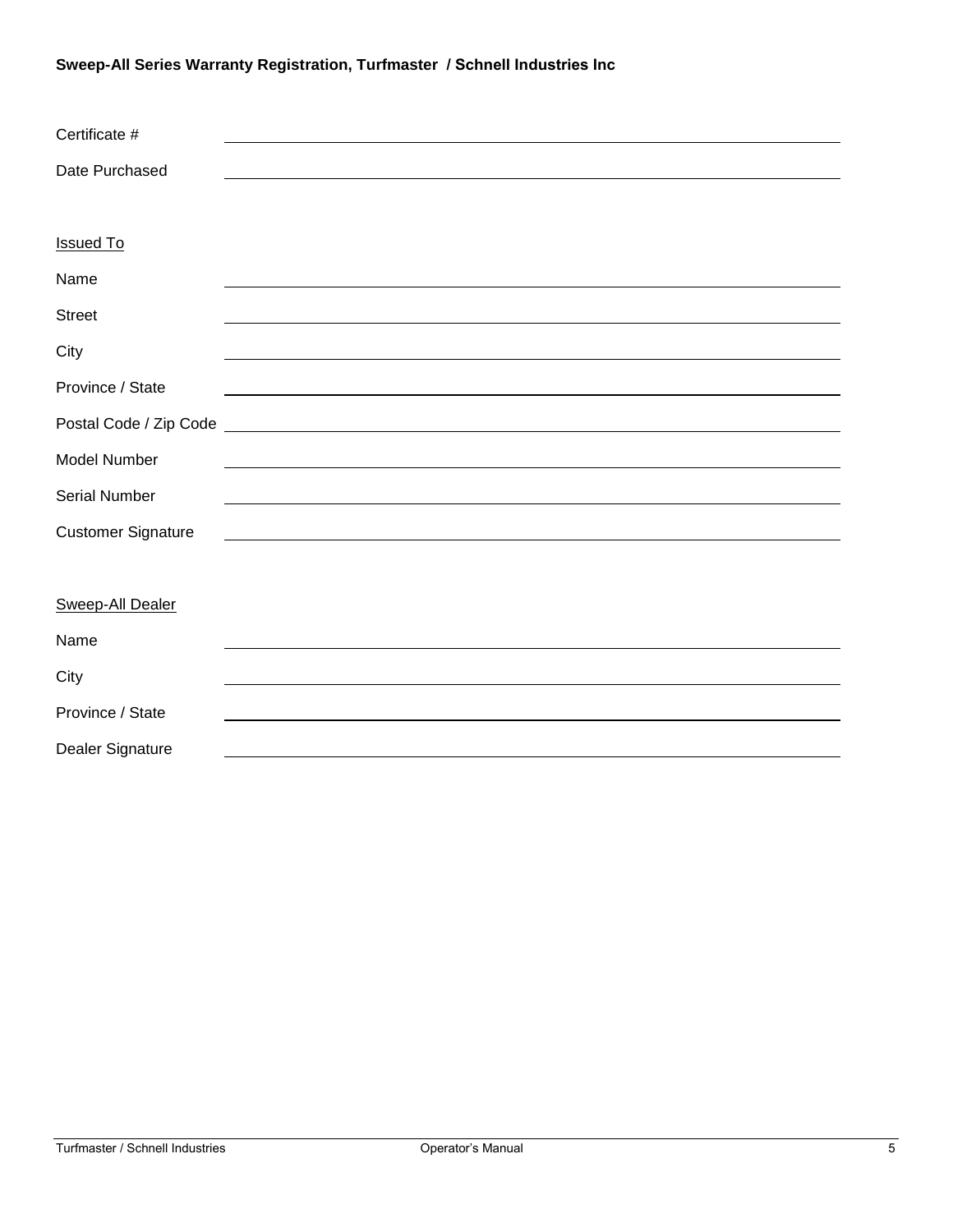# ASSEMBLY

If the HM 1548 was shipped in a crate, follow the instructions below to assemble the unit:

- 1. Carefully remove and detach the unit from the crate, removing all packaging. Lift the hopper and rest it behind the unit.
- 2. Rotate the rear wheel assembly so the wheels rest on the ground.



3. Rest the hopper in place.

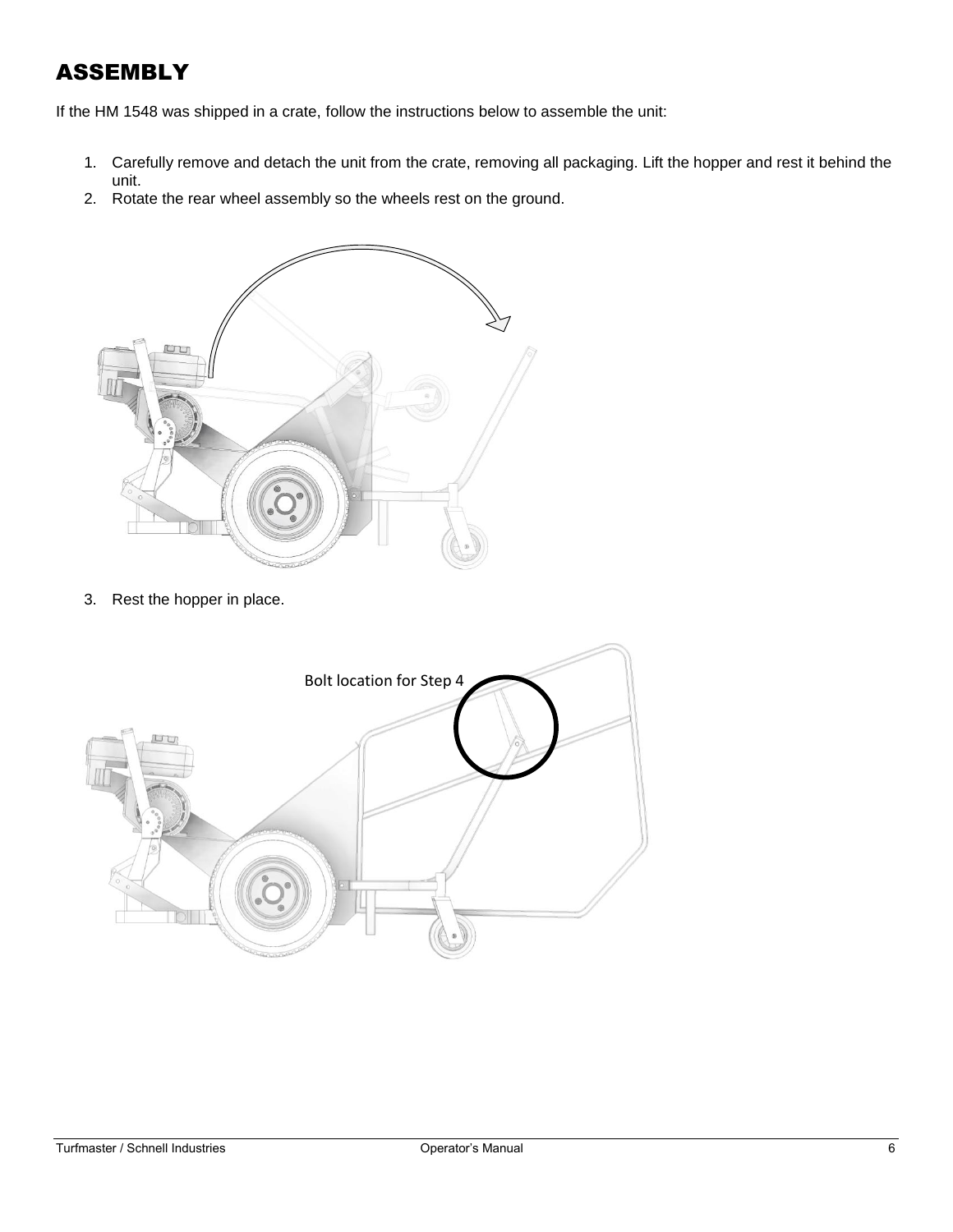4. Fasten the hopper with the provided nuts and bolts as shown on each side.



- 5. Attach the canvas to the hopper frame with the attached Velcro.
- 6. Fasten the canvas to the hopper frame on each side as shown with the screws provided.

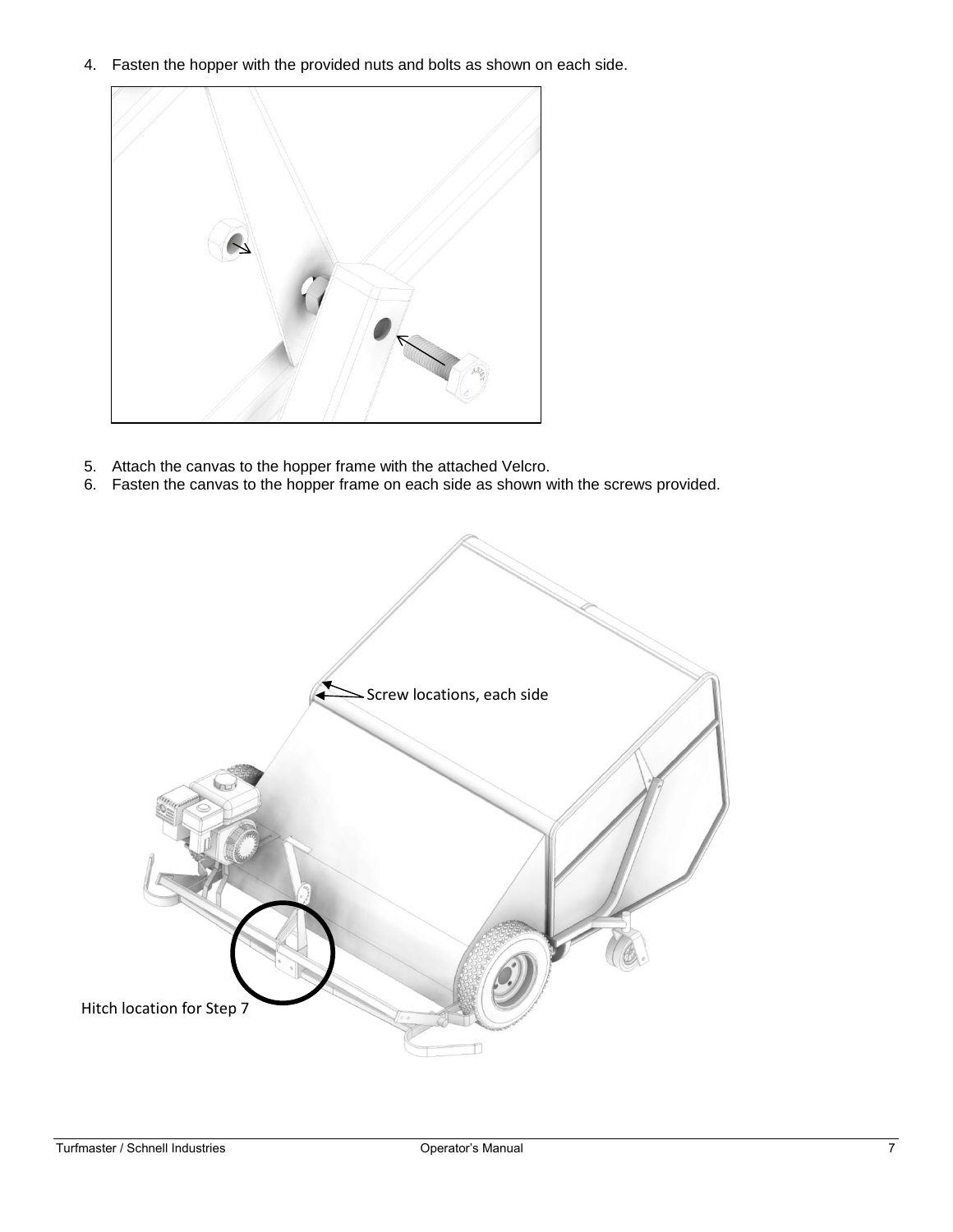### 7. Fasten the hitch.